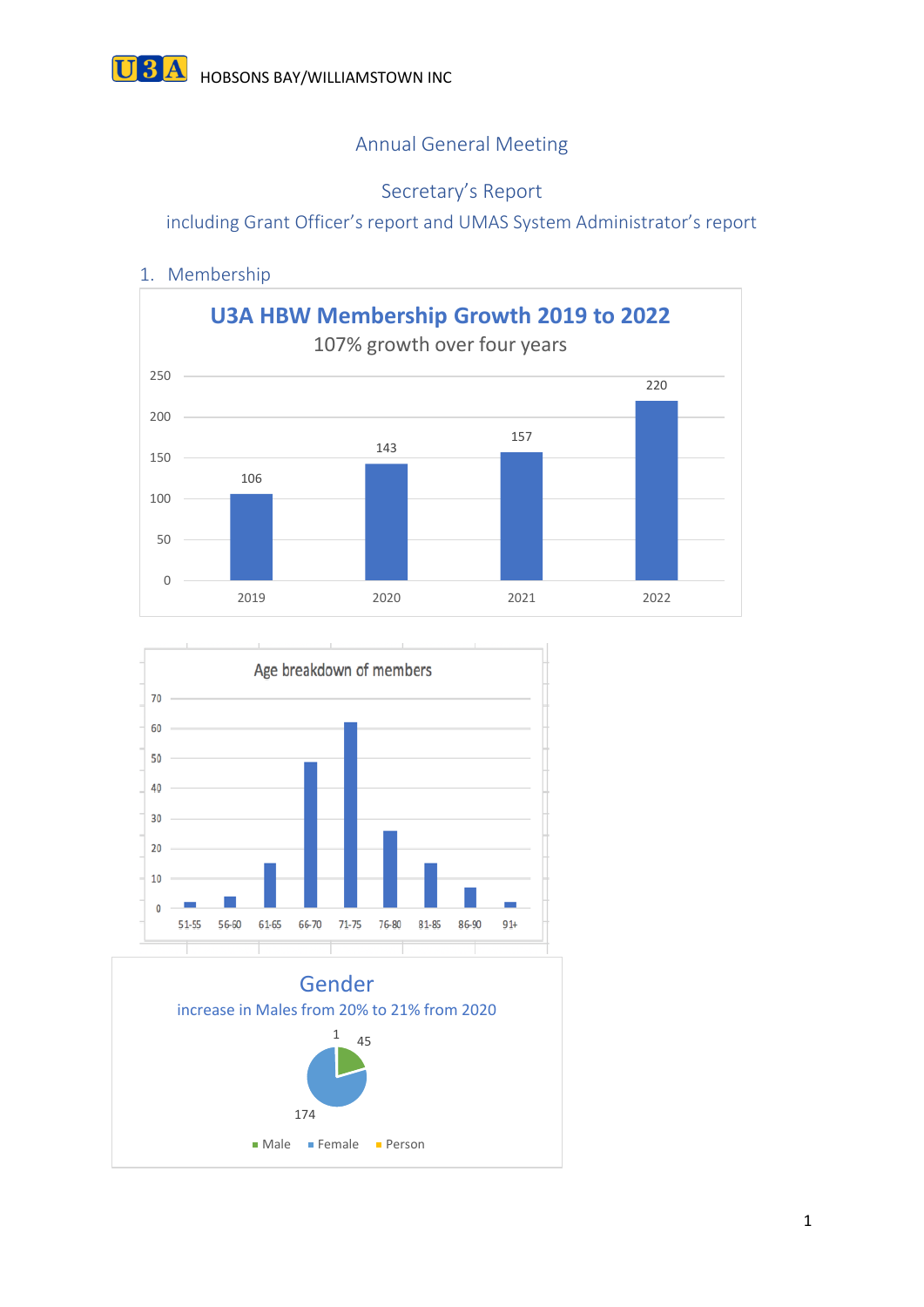**U3A** HOBSONS BAY/WILLIAMSTOWN INC

### Elements of our success

- Member engagement strategy
- Convenor engagement strategy
- Offerings
- Grant success providing funding for innovation
- Keeping fees low
- Communication
- Projects implementing UMAS & refurbishing the Cottage
- Active committee responding to Covid

#### 2. Committee matters

- 11 monthly meetings with expanded membership of 9
- Ruth Patching replaced Phil Quinn in March as Course Coordinator
- President participated in Network Council meetings
- Vice-President participated in Western region meetings
- **EXEDENT Committee members participated in specialist Network User Groups UMAS, Marketing,** Website
- Working groups undertook a range of tasks including updating the digital equipment in the Cottage, advising on document management and preparing for Seniors Week

#### 3. Grants

As grant officer I have applied for grants for the club with successful grants from Hobsons Bay Council, U3A Network and Bendigo Community Bank. These funds have provided resources to enable a range of programs to be run and equipment purchased that are not covered by member fees.

#### **In 2021 over 40% of expenditure was funded from grants.**

- 2020 grant \$3800 funded the convenor workshop in January 2021, and other professional training
- 2021 grants totalled \$4631 including small expenses grant, adapting the cottage for COVID and shift to online learning
- 2022 grants have been awarded to date totalling \$3060 cash and \$2258 for the purchase of a Defibrillator from Bendigo Community Bank

#### **On behalf of the Club want to thank Hobsons Bay Council, Network and Bendigo Community Bank for their generous financial support.**

The use of grant funds to purchase digital resources for the Cottage has allowed the Club to offer digitally enriched classes where online resources can complement face-to face delivery. This level of resources is an essential requirement for modern educational programs. In addition, with the webcam we will be able to begin to trial mixed mode delivery with some members joining in via Zoom. This will be highly desirable in the transition period as the members begin to live with COVID in the community.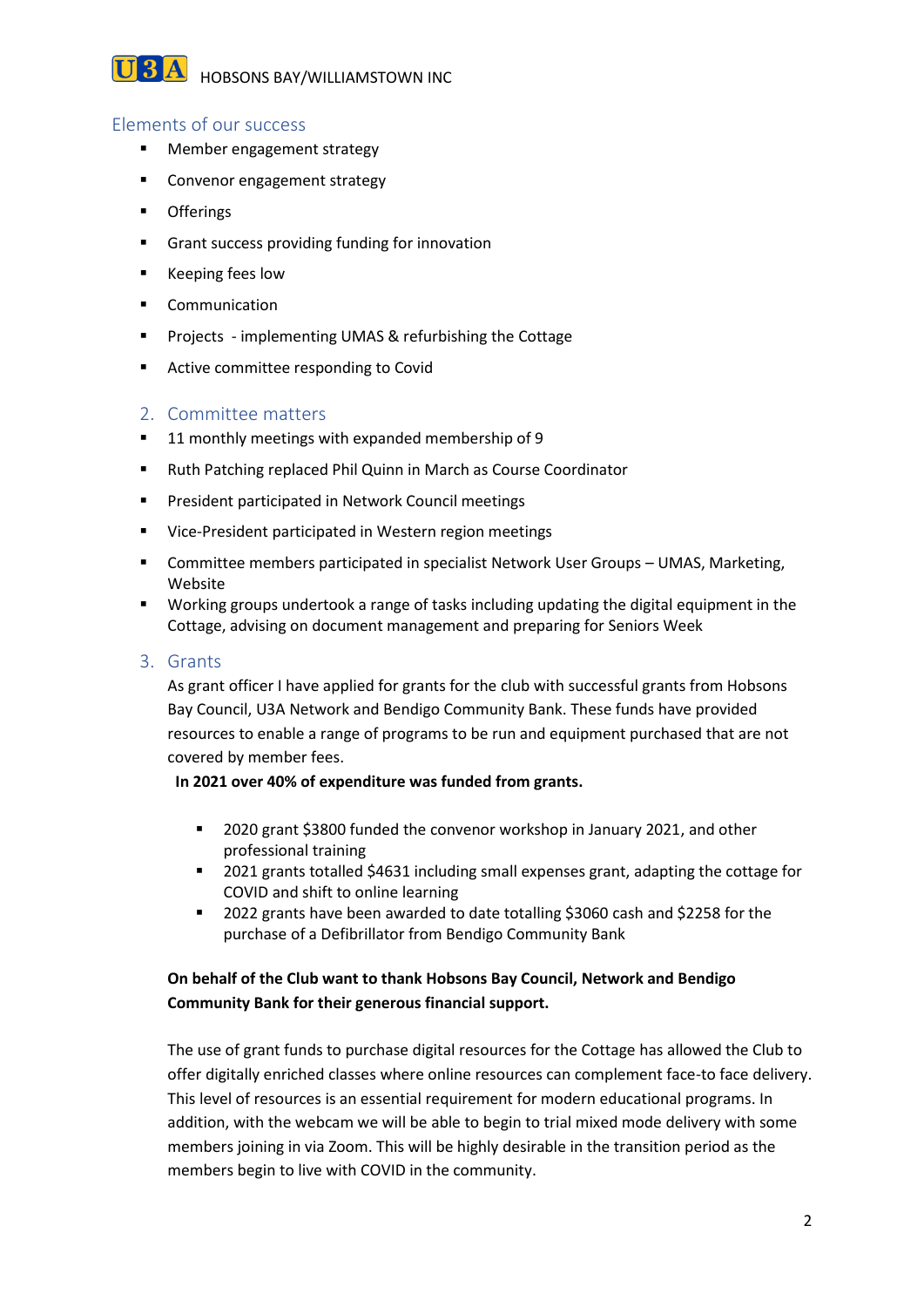# **U3A** HOBSONS BAY/WILLIAMSTOWN INC

The defibrillator has been generously funded from a grant from the Bendigo Community Bank. A defibrillator is critical lifesaving device recommended by first aid agencies which can increase the survival rate to as high as 70%.

Our Club has been one of the few seniors clubs to grow through the pandemic and this has been due in part to our agility in being able to offer on-line classes and adapting our face to face activities to the ever changing health requirements. With these wonderful new resources we will be able to provide an enriched learning environment for convenors and members.

## 4. Management System (UMAS)

There are 3 components to the UMAS system: a database, a member front end and a website. UMAS allows a small voluntary organisation to manage enrolments, course management and convenor support without having paid staff.

- The system is used by members, convenors and the committee
- Well over 90% of members have been able to enrol and manage their own course selection. Member support has been provided to those unfamiliar with online systems.
- Convenors have been able to manage class and attendance lists and send emails. The email function was improved during 2021 with a more professional format. Some convenors still need support.
- The FAQs on the website have been well received by members and convenors
- **■** Having the website automatically linked to the UMAS database has reduced the workload
- **•** The Committee has a selection of reports available to assist with membership, courses, convenors, and venues.